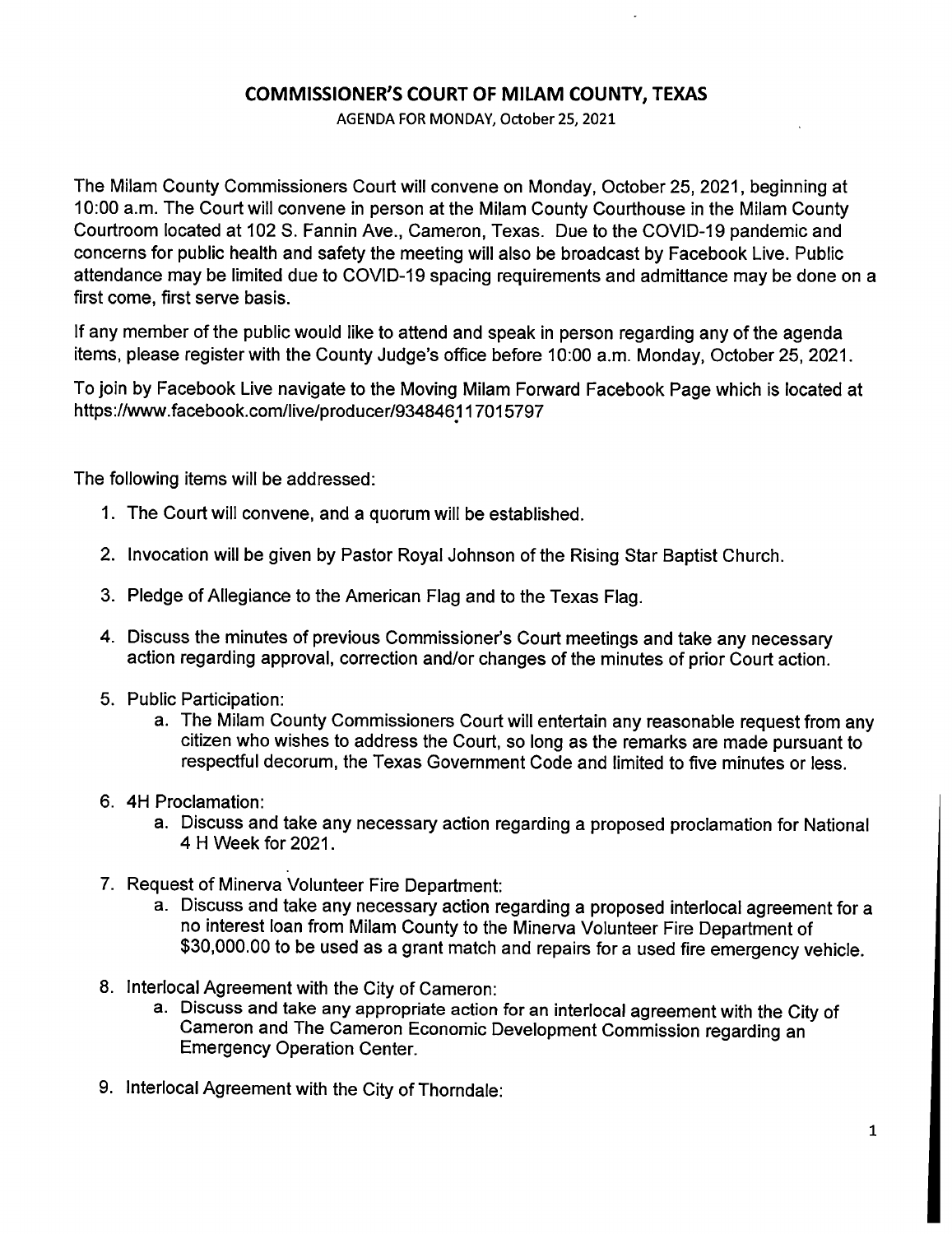- a. Discuss and take any necessary action to consummate an interlocal agreement with the City of Thorndale for mutual aid with respect to road repairs and storage of materials.
- 10. Project Saratoga Tax Abatement Issues:
	- a. Discuss and take any necessary action regarding an update on Project Saratoga.
- 11. Milam County Small Business Grant Program:
	- a. Discuss and take any necessary action regarding an update on the applications and awards of the Milam County Small Business Grant Program.
- 12.COVID-19 Pandemic:
	- a. Discuss and take any necessary action regarding the COVID-19 pandemic in Milam County, including:
		- i. The status of the Milam County vaccination clinics;
		- ii. A summary of the cases in the County;
		- iii. The proposed new infusion clinic;
		- iv. The prognosis for additional vaccinations and testing; and
		- v. The child incentive pay of \$250.00 being paid to children 12 years of age and older to be fully vaccinated.
- 13. Public Participation Complaint of October 5, 2021:
	- a. Discuss and take any necessary action regarding complaints made with respect to pay increases for elected public officials and the 2022 Milam County budget.
- 14. Regional Training Center:
	- a. Discuss and take any necessary action regarding Milam County's EDA grant submission for a "regional training center."
- 15. Premium Pay:
	- a. Discuss and take any necessary action to award various Milam County employees, other than elected officials, a COVID-19 premium pay allowance pursuant to the applicable provisions of the American Rescue Plan Act.

## 16. Utility Installations:

- a. Southwest Milam:
	- i. Discuss and take any necessary action regarding a request from Southwest Milam to bore on County Road 325 approximately .35 miles northeast of the intersection of County Road 325 and Fairview Lane. The bore is for new water service of 2 inch PVC casing crossing the entire right of way at a minimum depth of 36 inches.
	- ii. Discuss and take any necessary action regarding a request from Southwest Milam to bore on County Road 325 approximately .3 miles northeast of the intersection of County Road 325 and Fairview Lane. The bore is for new water service of 2 inch PVC casing across the entire right of way at a minimum depth of 36 inches.
- 17. Bid For New Gravel:
	- a. Discuss and take any necessary action to allow the Milam County precincts to purchase gravel from Mr. Albert Horelica for use on County projects at a price of \$4.00 per yard.